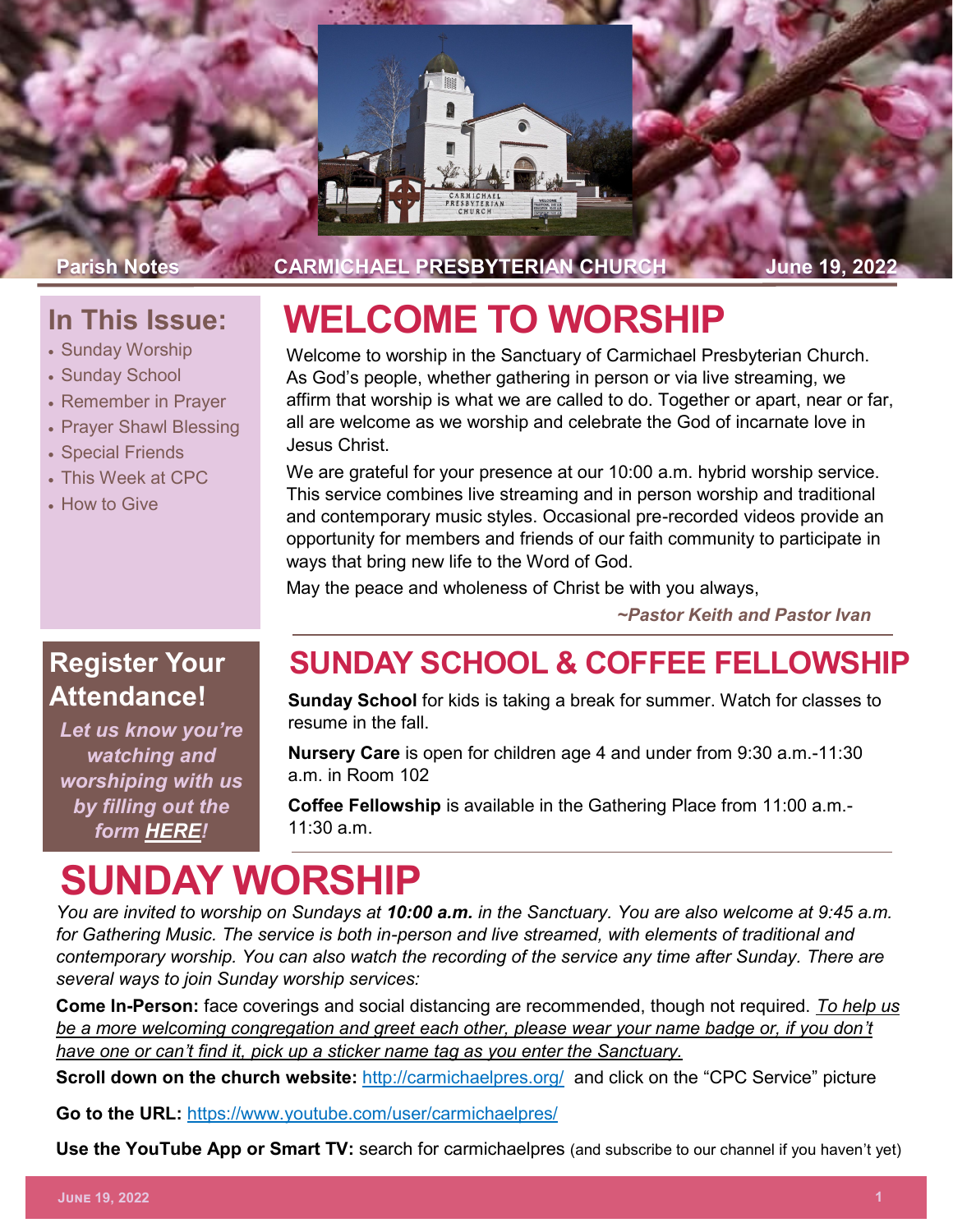#### **Remember in Prayer:**

- **Victims of Natural Disasters & Violence Worldwide**
- **COVID-19 Victims**
- **Bob Beckert**
- **Lee Paxton**
- **Ele Crispell**
- **Rachel Carter**
- **Bill Ballantine** • **Mary Torgerson**
- **Bob Clark**
- **Sharlene St. Clair**
- **Thamsyne Brown**
- **Kate Erlich**
- **Debbie Bunn**
- **Jeff Sevigny**
- **Mary Buehler**
- **Sandy & Susan Williamson**
- **David Antonson**
- **Dick & Carole Jacobi**
- **Bob Curtis**
- **Christine Randall-Walker**
- **John & Mary Simpson**
- **Lillie Tonkin**
- **Norma Kastl**
- **Marcia Law**
- **Chris Beeby**
- **Marie Frye**
- **Jymmye Black**
- **Madeleine Park**
- **Judy Dugger** (Carolyn Biggers' sister)
- **Ethan Leek** (Jay & Laura Leek's son)
- **Ann Peck** (Keith DeVries' cousin)
- **Sean Scott** (friend of Bill & Misty Dunn)
- **Keith & Kim Wattles** (Jessica Wattles' parents)
- **Juliana DeYoung** (Kristine DeYoung's daughter)
- **Rob Brock** (friend of Kate Erlich)
- **Jenna** (Bep van der Mik's grandson's fiancée)
- **Maryellen Stoker** (Bonnie Paxton's sister)
- **Karen Andre** (Bep van der Mik's daughter)
- **Anna Fitzgerald** (Kelly Holland's mother)
- **Anne Amos** (friend of Joy Jones)
- **Damon Kaiser** (friend of Mary MacDonald)
- **Anne Wellman Jones** (Karen Banker's niece)
- **Pat Ison** (Terry Sakuda's cousin)
- **Mary Beth Gracey** (Linda Gracey's daughter-in-law)
- **Evelt Sagers** (friend of Lynette Ledesma)
- **Wade Miller** (friend of Keith & Jenny DeVries)
- **Wylie Cummings** (Kate Erlich's former brother-in-law)
- **Carolyn Pritchett** (Melissa Ferrari's mother)
- **Barbara Lee** (friend of Bette Johnson)
- **Ermelinda Mark** (Monica Dahlberg's mother)
- **Dee Britton** (friend of Beth Lindley)
- **Bob Cullifer** (friend of Mary MacDonald)
- **Jay Geha** (Bonnie Pearson's son)
- **Michael Lauffelman** (husband of Cathy Levering's granddaughter)



# **PRAYER SHAWL BLESSING**

Care and the love of knitting and crochet have been combined into a prayerful ministry that offers those in need a tangible reminder of God's ever-present comfort and love. Many blessings are woven into every shawl. Since 2010 more than 500 shawls have been given along with a note that reads in part, "The crafter begins each shawl with prayers for the recipient and continues praying throughout the creation of the shawl." During today's prayers of intercession, we bless the prayer shawls waiting to wrap someone who is in need in prayers of healing, comfort, and encouragement.

# **TODAY'S FLOWERS**

The flowers in the Sanctuary today are given by Dick and Charlotte Frink in celebration of their 67th wedding anniversary on June 12. Blessings and congratulations!

### **SUMMER ART SHOW: CELEBRATING LIFE**

Many thanks to Penny Hanscom for her fabric art we have truly enjoyed in the Gathering Place this spring. June through September brings paintings from local artist Dianne Mattar, who celebrates life through her artwork, with a mission to bring joy to others.

# **HOW TO GIVE**

There are several ways to contribute to the ministry and mission of CPC:

- Place your contribution in one of the boxes in the Sanctuary or Narthex on Sundays.
- Go to <https://carmichaelpres.org/giving/donate/> to give with a credit/ debit card, ACH bank transfer, or via PayPal.
- Contact Paul Shultz, Financial Administrator to make a credit/debit card contribution over the phone.
- Mail a check to CPC, 5645 Marconi Ave., Carmichael, CA 95608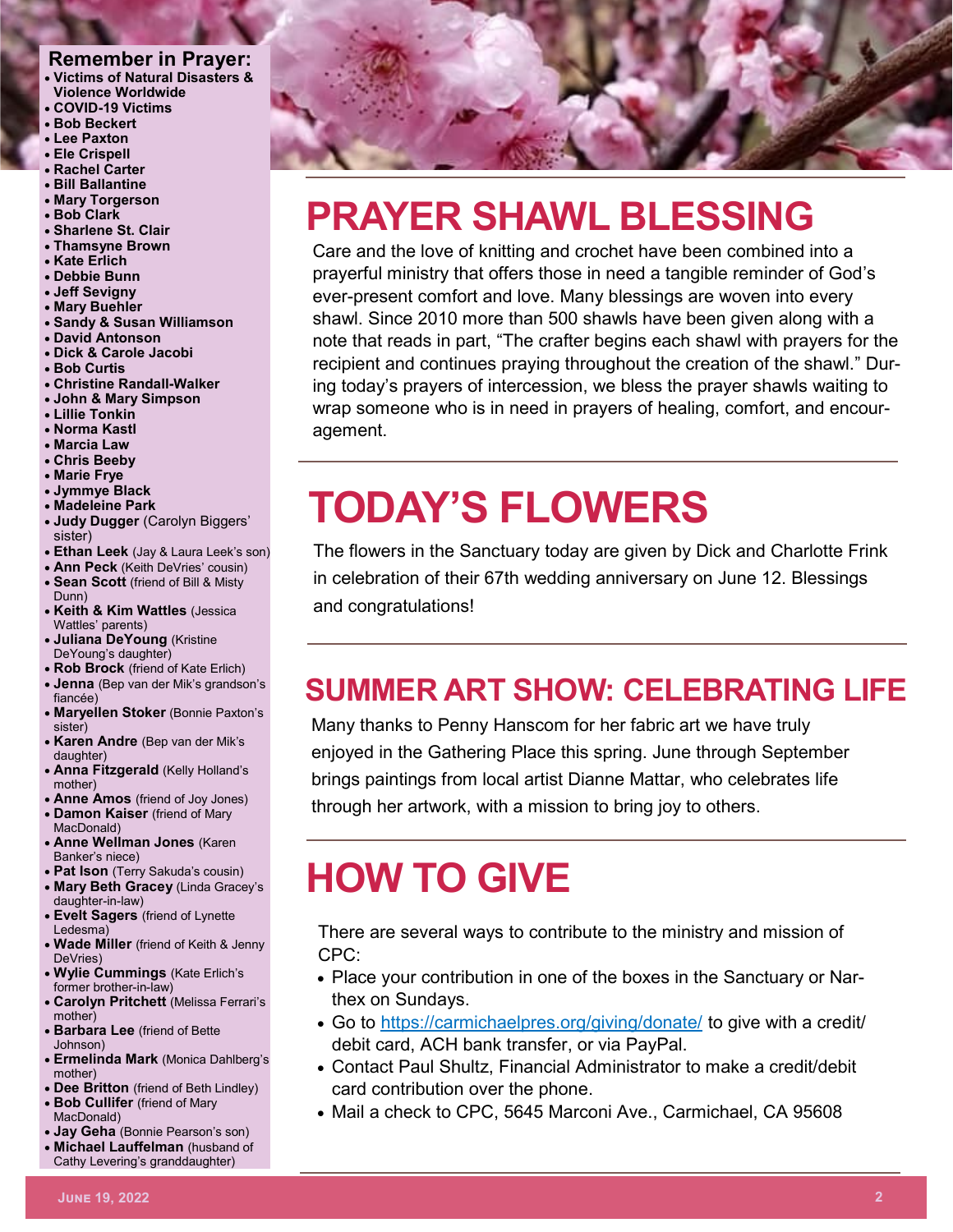

#### **Special Friends**

Please pray for these folks whose health or other circumstances often keep them from attending worship. Because the list is long, we include a few each week.

> **Mary Lou Pettit Millie Pitts Joyce Purvis Ginny Rodgers Dan & Hazel Smith**

#### **Memorial Services**

- A memorial service for **Charlene Bergsten** will be held on Friday, June 24 at  $11:00$  a.m. in the **Sanctuary**
- A memorial service for **Dave Segur** will be held on Sunday, June 26 at 2:00 p.m. in the Sanctuary.

#### **CPC's Mission**

*Responding to God's love through Jesus Christ, we:*

- *Welcome all*
- *Nurture relationships*
- *Grow in faith together*
- *Connect with and serve our community & the world*

# **TRANSPORTATION**

Would you be willing to give someone a ride to church now and then so they can attend worship in person? The Deacons are looking for people willing to drive individuals to church on occasion. If you'd be willing to be on a list of potential transportation to/from church, contact Kathy Lewin at [kslewin@sbcglobal.net](mailto:kslewin@sbcglobal.net) or 916-481-6527.

# **OPPORTUNITY KNOCKS TODAY!**

Sharon MacLean is CPC's Engagement Coordinator. If you want to get involved and connected, but don't know how or what's available, stop by the Opportunity Knocks table in the Gathering Place this Sunday or email Sharon at [bruce.sharonmac@gmail.com](mailto:bruce.sharonmac@gmail.com) or call/text her at 916-213-4179.

### **FOOD CLOSET VOLUNTEERS NEEDED**

The Food Closet has several volunteer spots open this month for both weekday morning and afternoon shifts. For more information or to sign up, click on this link: [Carmichael Food Closet](https://signup.com/go/aZUPgfc) or contact Tiffany Mock-Goeman at 916- 487-3806 or [tmgoeman@yahoo.com](mailto:tmgoeman@yahoo.com)

# **YOU DON'T HAVE TO FACE IT ALONE**

If you are going through a difficult time, consider asking for a Stephen Minister. CPC's trained, caring Stephen Ministers will listen and walk alongside you as you deal with life's challenges. Contact one of our pastors or Stephen Leaders to see whether Stephen Ministry is the answer for you or call the confidential line 916-486-0604. Our Stephen Ministers are trained to provide confidential care in person or over the phone.

# **DONATE SANCTUARY FLOWERS**

You can donate flowers to adorn our Sanctuary during worship on Sundays! The cost is \$35 for one bouquet or \$70 for both bouquets. It's easy to do: Go to [https://www.signupgenius.com/go/20F0E4BA4AE29A5FE3](https://www.signupgenius.com/go/20F0E4BA4AE29A5FE3-sanctuary) [sanctuary](https://www.signupgenius.com/go/20F0E4BA4AE29A5FE3-sanctuary) to choose an open date (at least one week in advance). Fill in the information requested and submit your payment to CPC with "flowers" in the memo line. Or, call the church office and ask Karen or Julie to help you sign up over the phone.